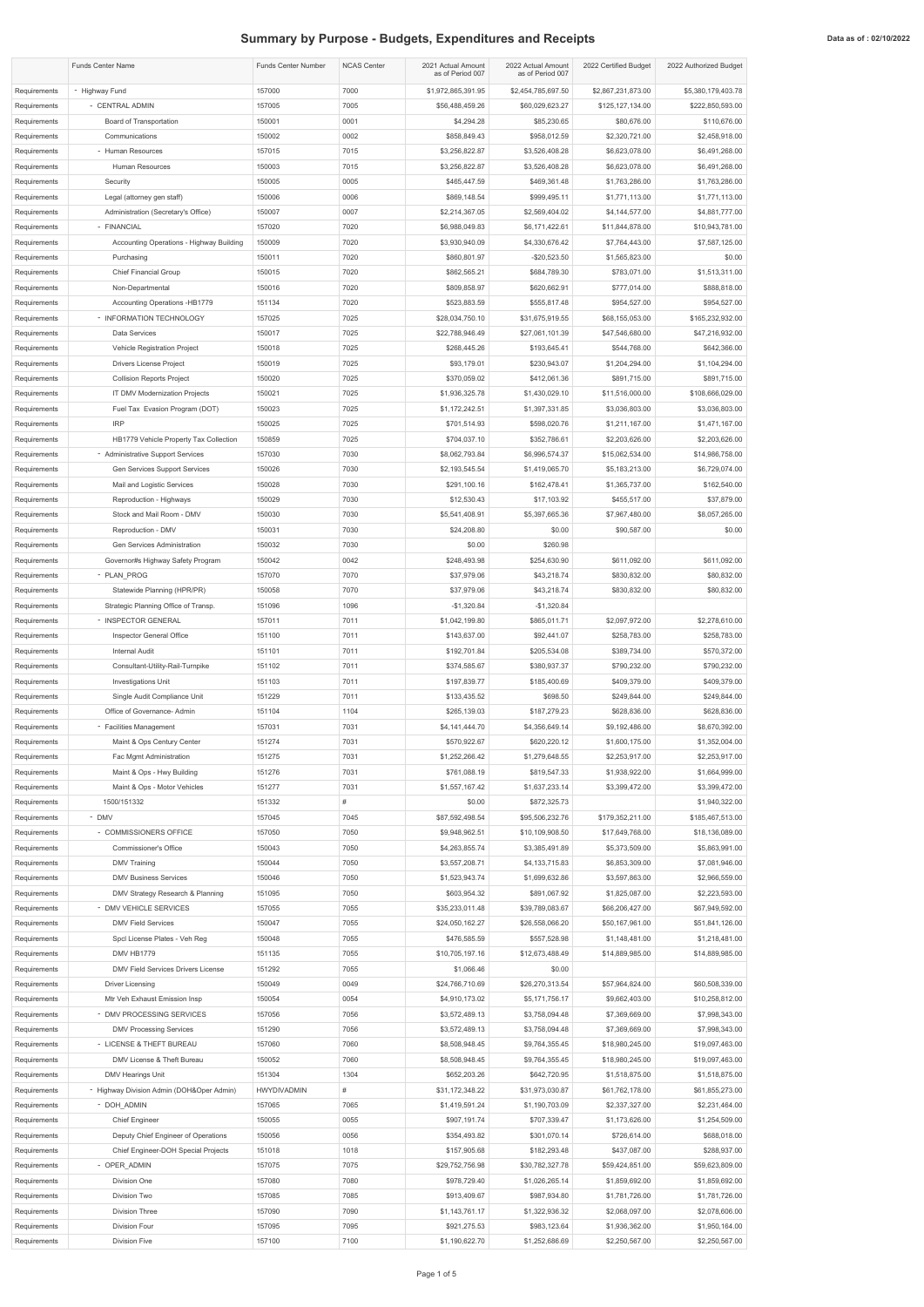| <b>Funds Center Name</b>     |                                                                    | <b>Funds Center Number</b>      | <b>NCAS Center</b> | 2021 Actual Amount<br>as of Period 007 | 2022 Actual Amount<br>as of Period 007 | 2022 Certified Budget            | 2022 Authorized Budget           |
|------------------------------|--------------------------------------------------------------------|---------------------------------|--------------------|----------------------------------------|----------------------------------------|----------------------------------|----------------------------------|
| Requirements                 | Division Six                                                       | 157105                          | 7105               | \$1,032,687.09                         | \$1,094,262.15                         | \$2,030,060.00                   | \$2,030,060.00                   |
| Requirements                 | <b>Division Seven</b>                                              | 157110                          | 7110               | \$1,113,276.16                         | \$1,078,903.06                         | \$2,107,002.00                   | \$2,057,238.00                   |
| Requirements                 | Division Eight                                                     | 157115                          | 7115               | \$844,801.47                           | \$898,385.12                           | \$1,601,570.00                   | \$1,594,012.00                   |
| Requirements                 | <b>Division Nine</b>                                               | 157120                          | 7120               | \$991,039.89                           | \$1,048,092.79                         | \$1,880,449.00                   | \$1,880,458.00                   |
| Requirements                 | Division Ten                                                       | 157125                          | 7125               | \$1,294,729.68                         | \$1,290,764.83                         | \$2,439,853.00                   | \$2,439,853.00                   |
| Requirements                 | Division Eleven                                                    | 157130                          | 7130               | \$893,489.54                           | \$935,215.42                           | \$1,695,571.00                   | \$1,695,571.00                   |
| Requirements                 | <b>Division Twelve</b>                                             | 157135                          | 7135               | \$1,015,581.75                         | \$1,011,584.51                         | \$1,931,733.00                   | \$1,931,733.00                   |
| Requirements                 | Division Thirteen                                                  | 157140                          | 7140               | \$849,407.80                           | \$846,220.78                           | \$1,587,848.00                   | \$1,587,848.00                   |
| Requirements<br>Requirements | Division Fourteen<br>- Preconstruction Design Administration       | 157145<br>157150                | 7145<br>7150       | \$968,587.77<br>\$653,824.94           | \$1,052,623.42<br>\$683,585.39         | \$1,822,616.00<br>\$1,397,867.00 | \$1,907,438.00<br>\$1,403,464.00 |
| Requirements                 | Roadway Design                                                     | 150119                          | 7150               | \$162,199.09                           | \$165,752.68                           | \$282,980.00                     | \$282,980.00                     |
| Requirements                 | <b>GEOTECHNICAL HQ</b>                                             | 157160                          | 7150               | \$142,475.10                           | \$150,534.76                           | \$439,080.00                     | \$439,080.00                     |
| Requirements                 | Hydraulics                                                         | 150135                          | 7150               | \$349,150.75                           | \$367,297.95                           | \$675,807.00                     | \$681,404.00                     |
| Requirements                 | - Field Operations Support                                         | 157175                          | 7175               | \$815,047.86                           | \$726,325.40                           | \$1,546,045.00                   | \$1,554,641.00                   |
| Requirements                 | <b>Bridge Maintenance</b>                                          | 150138                          | 7175               | \$391,492.94                           | \$404,639.00                           | \$811,754.00                     | \$811,754.00                     |
| Requirements                 | Secondary Roads                                                    | 151074                          | 7175               | \$423,554.92                           | \$321,686.40                           | \$734,291.00                     | \$742,887.00                     |
| Requirements                 | - SAFETY                                                           | 157185                          | 7185               | \$885,066.28                           | \$987,407.05                           | \$2,006,499.00                   | \$2,222,678.00                   |
| Requirements                 | Safety and Risk Management                                         | 150147                          | 7185               | \$688,701.30                           | \$677,457.49                           | \$1,357,084.00                   | \$1,374,256.00                   |
| Requirements                 | <b>Workers Compensation</b>                                        | 150148                          | 7185               | \$196,364.98                           | \$309,949.56                           | \$649,415.00                     | \$848,422.00                     |
| Requirements                 | <b>Transportation Mobility &amp; Safety</b>                        | 150149                          | 0149               | \$3,292,525.53                         | \$3,405,486.83                         | \$6,229,353.00                   | \$6,229,353.00                   |
| Requirements<br>Requirements | <b>Computer Systems</b><br>Project Dev and Environ Analysis        | 150177<br>150178                | 0177<br>0178       | \$215,019.85<br>\$195,620.26           | \$220,189.38<br>\$210,210.83           | \$426,047.00<br>\$463,371.00     | \$426,047.00<br>\$463,371.00     |
| Requirements                 | <b>ROW ADMIN</b>                                                   | 157190                          | 7190               | \$1,285,888.99                         | \$1,407,722.07                         | \$2,806,062.00                   | \$2,812,190.00                   |
| Requirements                 | Utilities Unit Admin                                               | 151065                          | 1065               | \$166,093.12                           | \$180,011.48                           | \$306,872.00                     | \$296,623.00                     |
| Requirements                 | Materials & Test Unit                                              | 151067                          | 1067               | \$396,082.96                           | \$420,257.66                           | \$1,030,645.00                   | \$1,030,645.00                   |
| Requirements                 | Roadside Environmental Unit                                        | 151069                          | 1069               | \$1,481,539.23                         | \$1,518,724.40                         | \$2,822,306.00                   | \$2,822,306.00                   |
| Requirements                 | <b>Construction Unit</b>                                           | 151070                          | 1070               | \$411,124.09                           | \$426,931.69                           | \$746,242.00                     | \$746,242.00                     |
| Requirements                 | Office of Civil Rights Admin                                       | 151078                          | 1078               | \$221,736.74                           | \$172,765.43                           | \$540,049.00                     | \$914,427.00                     |
| Requirements                 | - Technical Services Division                                      | 157153                          | 7153               | \$2,116,399.11                         | \$1,965,893.31                         | \$4,391,002.00                   | \$4,344,658.00                   |
| Requirements                 | Research & Development Admin                                       | 151113                          | 7153               | \$92,012.87                            | \$98,741.84                            | \$174,599.00                     | \$177,649.00                     |
| Requirements                 | Value Management Unit Admin                                        | 151115                          | 7153               | \$256,197.90                           | \$223,594.87                           | \$473,950.00                     | \$473,950.00                     |
| Requirements                 | Photogrammetry Unit Admin                                          | 151117                          | 7153               | \$321,473.42                           | \$264,369.85                           | \$737,716.00                     | \$737,716.00                     |
| Requirements                 | TS Priority Projects Admin                                         | 151125                          | 7153               | \$179,949.54                           | \$134,015.48                           | \$624,232.00                     | \$624,232.00                     |
| Requirements<br>Requirements | <b>Technical Services Admin</b><br><b>LOCATION &amp; SURVEYS</b>   | 151127<br>151166                | 7153<br>7153       | \$575,663.85<br>\$285,594.38           | \$568,339.41<br>\$299,168.50           | \$984,556.00<br>\$570,106.00     | \$989,483.00<br>\$517,285.00     |
| Requirements                 | Transportation Program Management Adm 151283                       |                                 | 7153               | \$320,069.36                           | \$292,439.73                           | \$591,664.00                     | \$591,664.00                     |
| Requirements                 | Program Management Admin                                           | 151285                          | 7153               | \$85,437.79                            | \$85,223.63                            | \$234,179.00                     | \$232,679.00                     |
| Requirements                 | Office of Civil Rights                                             | 151129                          | 1129               | \$149,225.20                           | \$207,451.36                           | \$385,701.00                     | \$385,701.00                     |
| Requirements                 | Office of Civil Rights - EEO                                       | 151130                          | 1130               | \$361,891.76                           | \$395,766.21                           | \$946,639.00                     | \$946,639.00                     |
| Requirements                 | <b>Structure Management</b>                                        | 151186                          | 1186               | \$285,772.84                           | \$308,419.51                           | \$546,230.00                     | \$541,467.00                     |
| Requirements                 | Division One-Right of Way                                          | 151201                          | 1201               | \$34,596.48                            | \$37,256.55                            | \$64,718.00                      | \$64,718.00                      |
| Requirements                 | Division Two-Right of Way                                          | 151202                          | 1202               | \$34,963.92                            | \$13,853.48                            | \$63,469.00                      | \$63,469.00                      |
| Requirements                 | Division Three-Right of Way                                        | 151203                          | 1203               | \$38,992.85                            | \$41,732.04                            | \$70,667.00                      | \$70,667.00                      |
| Requirements                 | Division Four-Right of Way                                         | 151204                          | 1204               | \$34,938.76                            | \$37,823.32                            | \$63,477.00                      | \$63,477.00                      |
| Requirements                 | Division Five-Right of Way                                         | 151205                          | 1205               | \$0.00                                 | \$0.00                                 | \$92,613.00                      | \$92,613.00                      |
| Requirements<br>Requirements | Division Six-Right of Way<br>Division Eight-Right of Way           | 151206<br>151208                | 1206<br>1208       | \$34,970.87<br>\$36,218.54             | \$37,703.47<br>\$38,922.46             | \$62,220.00<br>\$64,182.00       | \$62,220.00<br>\$64,182.00       |
| Requirements                 | Division Nine-Right of Way                                         | 151209                          | 1209               | \$81,597.73                            | \$67,495.92                            | \$125,194.00                     | \$125,194.00                     |
| Requirements                 | Division Ten-Right of Way                                          | 151210                          | 1210               | \$34,952.59                            | \$37,678.60                            | \$63,975.00                      | \$63,975.00                      |
| Requirements                 | Division Eleven-Right of Way                                       | 151211                          | 1211               | \$34,915.17                            | \$37,572.47                            | \$65,306.00                      | \$65,306.00                      |
| Requirements                 | Division Twelve-Right of Way                                       | 151212                          | 1212               | \$30,438.71                            | \$33,138.72                            | \$55,314.00                      | \$55,314.00                      |
| Requirements                 | Division Thirteen-Right of Way                                     | 151213                          | 1213               | \$0.00                                 | \$21,350.03                            | \$60,238.00                      | \$60,238.00                      |
| Requirements                 | Division Fourteen-Right of Way                                     | 151214                          | 1214               | \$35,049.94                            | \$37,636.14                            | \$62,221.00                      | \$62,221.00                      |
| Requirements                 | - State Asset Management                                           | 157176                          | 7176               | \$792,589.95                           | \$776,830.23                           | \$1,486,933.00                   | \$1,486,933.00                   |
| Requirements                 | Maintenance (Central Admin)                                        | 151230                          | 7176               | \$509,173.75                           | \$478,106.17                           | \$941,162.00                     | \$941,162.00                     |
| Requirements                 | Pavement Management Unit                                           | 151231                          | 7176               | \$48,643.67                            | \$51,680.49                            | \$122,438.00                     | \$122,438.00                     |
| Requirements<br>Requirements | Management Systems & Assessments<br>Program Development            | 151232<br>151256                | 7176<br>1256       | \$234,772.53<br>\$807,497.00           | \$247,043.57<br>\$862,077.07           | \$423,333.00<br>\$1,538,101.00   | \$423,333.00<br>\$1,494,207.00   |
| Requirements                 | Program Development Highway Fund Admin 151272                      |                                 | 1272               | \$48,770.03                            | \$51,776.02                            | \$87,377.00                      | \$87,377.00                      |
| Requirements                 | Schedule Management Admin                                          | 151309                          | 1309               | \$196,570.81                           | \$115,478.31                           | \$483,400.00                     | \$198,934.00                     |
| Requirements                 | Contract Services Professional Srvs Adm                            | 151313                          | 1313               | \$0.00                                 | \$0.00                                 | \$61,959.00                      | \$5.00                           |
| Requirements                 | Contract Services Contract Stds Adm                                | 151315                          | 1315               | \$355,265.51                           | \$467,566.41                           | \$1,091,446.00                   | \$1,079,376.00                   |
| Requirements                 | Contract Services Design-Build Adm                                 | 151320                          | 1320               | \$36,169.74                            | \$289.87                               | \$177,965.00                     | \$177,965.00                     |
| Requirements                 | - RSV_OTH_AG                                                       | 157801                          | 7801               | \$38,677,008.03                        | \$56,805,823.44                        | \$91,760,938.00                  | \$94,961,086.00                  |
| Requirements                 | D of Agriculture- Gas Inspection Serv                              | 150862                          | 0862               | \$4,271,625.00                         | \$4,387,929.00                         | \$5,977,526.00                   | \$6,152,223.00                   |
| Requirements                 | DOR- Gasoline Tax Collections                                      | 150864                          | 0864               | \$2,136,188.39                         | \$2,329,192.71                         | \$5,831,338.00                   | \$5,831,338.00                   |
| Requirements                 | <b>DHHS - Chemical Testing</b>                                     | 150865                          | 0865               | \$436,257.00<br>\$647,125.00           | \$459,427.00                           | \$674,363.00                     | \$674,363.00                     |
| Requirements<br>Requirements | Reserve for AirCargo Authority<br>State Fire Protection Grant Fund | 150869<br>150878                | 0869<br>0878       | \$158,000.00                           | \$8,647,124.00<br>\$158,000.00         | \$8,862,833.00<br>\$158,000.00   | \$8,862,833.00<br>\$158,000.00   |
| Requirements                 | <b>OSBM-Civil Penalty and Forfeiture Fund</b>                      | 150889                          | 0889               | \$25,015,342.30                        | \$39,032,231.19                        | \$69,218,760.00                  | \$69,218,760.00                  |
| Requirements                 | DOR-International Registration Plan Aud                            | 150852                          | 0852               | \$63,775.17                            | \$82,312.30                            | \$260,523.00                     | \$260,523.00                     |
| Requirements                 | <b>OSC-BEST Shared Services</b>                                    | 150893                          | 0893               | \$418,071.11                           | \$418,037.22                           | \$557,395.00                     | \$577,668.00                     |
| Requirements                 | <b>State Ethics Commission</b>                                     | 151260                          | 1260               | \$30,624.06                            | \$32,769.27                            | \$56,816.00                      | \$61,994.00                      |
| Requirements                 | North Carolina State Ports Authority                               | 151288                          | 1288               | \$5,500,000.00                         | \$0.00                                 |                                  |                                  |
| Requirements                 | <b>OSBM-Oversight Manager</b>                                      | 151328                          | 1328               | \$0.00                                 | \$70,337.50                            | \$163,384.00                     | \$163,384.00                     |
| Requirements                 | 1500/151331                                                        | 151331                          | #                  | \$0.00                                 | \$1,188,463.25                         |                                  | \$3,000,000.00                   |
| Requirements                 | - Debt Service                                                     | 157950                          | 7950               | \$281,731.00                           | \$281,059.00                           | \$0.00                           | \$461,975.00                     |
| Requirements<br>Requirements | Performance Energy Contract Debt Service<br>- 1500/CONSTRUCTIONCA  | 151262<br><b>CONSTRUCTIONCA</b> | 1262<br>#          | \$281,731.00<br>\$34,350,950.30        | \$281,059.00<br>\$109,184,300.12       | \$128,197,666.00                 | \$461,975.00<br>\$257,053,844.08 |
| Requirements                 | - RSV_OTHERS                                                       | 157805                          | 7805               | \$34,350,950.30                        | \$109,184,300.12                       | \$40,357,666.00                  | \$151,803,844.08                 |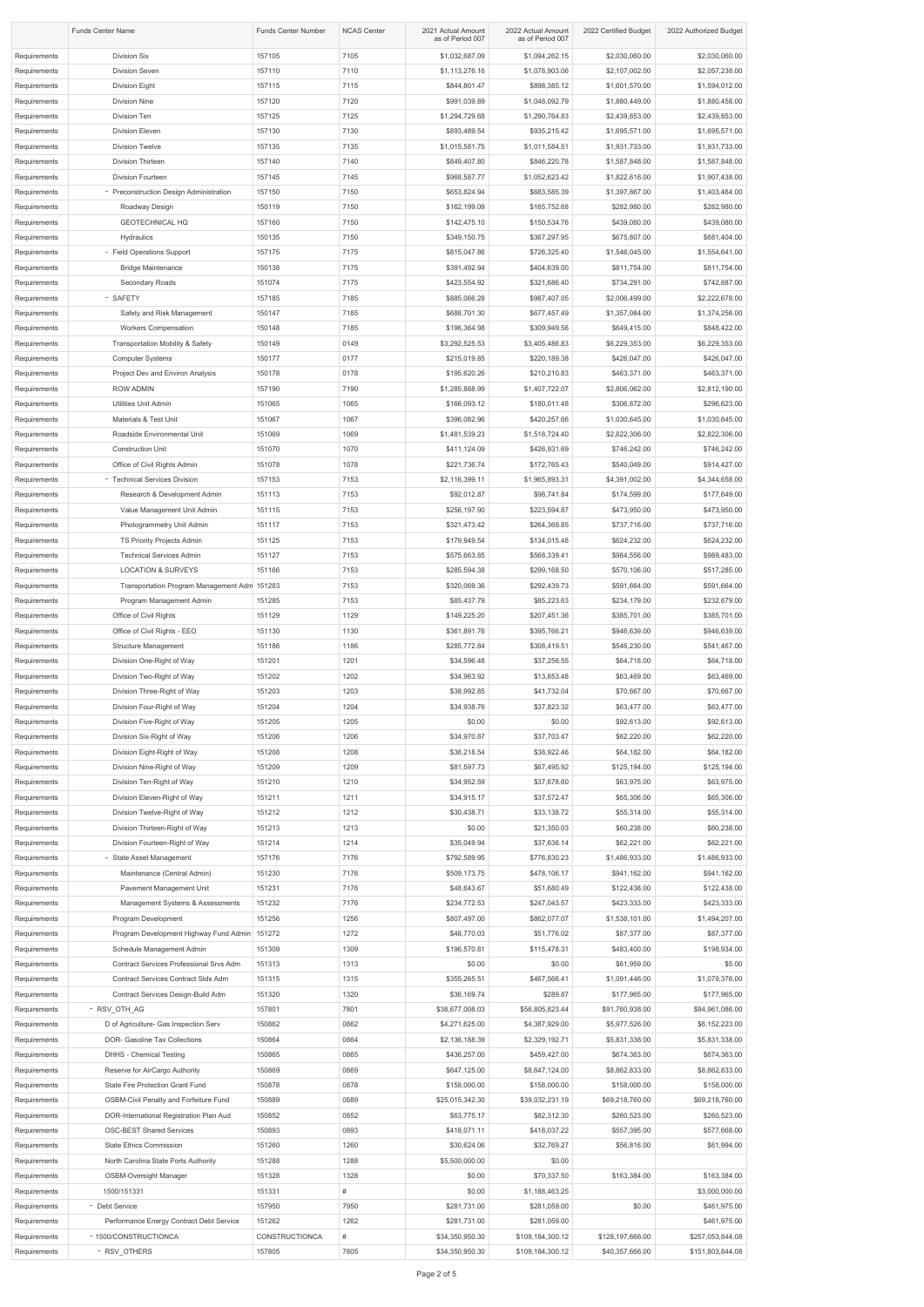|                              | <b>Funds Center Name</b>                                                    | <b>Funds Center Number</b>      | <b>NCAS Center</b> | 2021 Actual Amount<br>as of Period 007 | 2022 Actual Amount<br>as of Period 007 | 2022 Certified Budget               | 2022 Authorized Budget               |
|------------------------------|-----------------------------------------------------------------------------|---------------------------------|--------------------|----------------------------------------|----------------------------------------|-------------------------------------|--------------------------------------|
| Requirements                 | Employer's Contribution- Retirement                                         | 150871                          | 0871               | \$0.00                                 | \$0.00                                 | \$4,416,196.00                      | \$4,383,743.00                       |
| Requirements                 | LI - Salary Increases                                                       | 150873                          | 0873               | \$0.00                                 | \$0.00                                 | \$11,226,983.00                     | \$11,181,555.00                      |
| Requirements                 | Salary Adjustment Fund                                                      | 150874                          | 0874               | \$0.00                                 | \$0.00                                 | \$2,300,000.00                      | \$2,300,000.00                       |
| Requirements                 | LI- Compensation Bonus                                                      | 150875                          | 0875               | \$0.00                                 | \$0.00                                 | \$17,465,565.00                     | \$20,465,565.00                      |
| Requirements                 | Reserve for Waste Water Management                                          | 150877                          | 0877               | \$0.00                                 | \$0.00                                 | \$500,000.00                        | \$0.00                               |
| Requirements<br>Requirements | Reserve for Consolidated Call Center<br>Reserve for Visitor Center          | 150881<br>150882                | 0881<br>0882       | \$0.00<br>\$0.00                       | \$0.00<br>\$0.00                       | \$556,074.00<br>\$400,000.00        | \$0.00<br>\$400,000.00               |
| Requirements                 | State Employee Reserve                                                      | 150885                          | 0885               | \$0.00                                 | \$0.00                                 | \$3,924,289.00                      | \$3,922,768.00                       |
| Requirements                 | Reserve for Minority Contractor Developm                                    | 150933                          | 0933               | \$0.00                                 | \$0.00                                 | \$150,000.00                        | \$0.00                               |
| Requirements                 | Reserve for Current Year Operations                                         | 157807                          | 7807               | \$34,350,950.30                        | \$109,184,300.12                       |                                     | \$109,731,654.08                     |
| Requirements                 | Reserve for Admin Reduction                                                 | 150937                          | 0937               | \$0.00                                 | \$0.00                                 | $-$ \$581,441.00                    | $-$ \$581,441.00                     |
| Requirements                 | <b>GARVEE Bonds Redemption</b>                                              | 150892                          | 0892               | \$0.00                                 | \$0.00                                 | \$87,840,000.00                     | \$105,250,000.00                     |
| Requirements<br>Requirements | - Construction<br><b>Const Primary</b>                                      | <b>CONSTRUCTION</b><br>157811   | #<br>7811          | \$793,482,350.01<br>\$1,746,494.09     | \$783,407,557.41<br>\$3,555,494.87     | \$2,196,571.00                      | \$40,699,647.24<br>\$13,155,364.13   |
| Requirements                 | Const Urban                                                                 | 157813                          | 7813               | \$0.00                                 | $-$147.01$                             |                                     |                                      |
| Requirements                 | FHWA Const.                                                                 | 157827                          | 7827               | \$796,165,325.28                       | \$777,774,208.05                       |                                     |                                      |
| Requirements                 | Motor Carrier Safety and DMV Grants                                         | 157834                          | 7834               | $-$4,429,469.36$                       | \$2,078,001.50                         | \$2,196,571.00                      | \$27,544,283.11                      |
| Requirements                 | - Other HF                                                                  | <b>OTHER</b>                    | #                  | \$145,184,790.67                       | \$171,590,748.29                       | \$163,717,926.00                    | \$269,078,602.22                     |
| Requirements                 | Capital Improve                                                             | 157826                          | 7826               | \$3,195,609.71                         | \$611,257.14                           | \$3,860,000.00                      | \$43,950,144.90                      |
| Requirements                 | <b>GHSP</b><br>OSHA Program                                                 | 157828<br>157832                | 7828<br>7832       | \$8,095,527.65<br>\$65,200.37          | \$9,011,744.46<br>\$208,234.26         | \$305,546.00<br>\$358,030.00        | \$45,261,614.41<br>\$947,618.05      |
| Requirements<br>Requirements | Non-System Streets                                                          | 157833                          | 7833               | \$1,209,989.66                         | \$2,550,142.06                         |                                     | \$19,224,874.86                      |
| Requirements                 | State Aid HF for WBS                                                        | 157836                          | 7836               | \$132,618,463.27                       | \$159,209,370.36                       | \$159,194,350.00                    | \$159,694,350.00                     |
| Requirements                 | - 1500/OPER&MAINT                                                           | OPER&MAINT                      | $\#$               | \$578,773,691.50                       | \$892,026,513.23                       | \$1,786,453,676.00                  | \$3,419,324,312.33                   |
| Requirements                 | - Maintenance                                                               | <b>MAINTENANCE</b>              | #                  | \$564,873,515.19                       | \$856,272,044.66                       | \$1,658,910,598.00                  | \$2,906,174,943.75                   |
| Requirements                 | Reserve for General Maintenace                                              | 150934                          | 0934               | \$0.00                                 | \$0.00                                 | \$541,907,648.00                    | \$0.00                               |
| Requirements                 | <b>Bridge Replace</b>                                                       | 157815                          | 7815               | \$0.00                                 | \$0.00                                 |                                     | \$439,088.15                         |
| Requirements<br>Requirements | <b>Maint Primary</b><br>Maint Secondary                                     | 157821<br>157822                | 7821<br>7822       | \$104,705,501.03<br>\$107,417,285.98   | \$122,003,894.90<br>\$127,224,050.72   |                                     | \$427,774,989.13<br>\$311,462,683.68 |
| Requirements                 | <b>Contract Resurfacing</b>                                                 | 157824                          | 7824               | \$158,627,495.51                       | \$316,995,566.18                       | \$570,599,527.00                    | \$1,233,276,120.62                   |
| Requirements                 | Bridge Program - Maintenance Funds                                          | 157839                          | 7839               | \$61,710,667.99                        | \$109,010,431.93                       | \$273,967,830.00                    | \$694,083,763.66                     |
| Requirements                 | <b>Pavement Preservation</b>                                                | 157841                          | 7841               | \$28,666,452.36                        | \$47,292,106.10                        | \$85,358,348.00                     | \$218,328,547.07                     |
| Requirements                 | <b>Bridge Preservation</b>                                                  | 157842                          | 7842               | \$28,588,588.48                        | \$36,494,724.68                        | \$69,899,551.00                     | \$104,865,101.02                     |
| Requirements                 | Roadside Environmental                                                      | 157843                          | 7843               | \$46,158,781.28                        | \$62,526,879.01                        | \$117,177,694.00                    | \$110,585,576.84                     |
| Requirements                 | NCEM/FEMA                                                                   | 157835                          | 7835               | \$28,998,742.56                        | \$34,724,391.13                        |                                     | -\$194,640,926.42                    |
| Requirements                 | - 1500/OTHERCONSTRUCT<br>Const Secondary                                    | <b>OTHERCONSTRUCT</b><br>157812 | $\#$<br>7812       | \$13,900,176.31<br>\$650,171.49        | \$35,754,468.57<br>\$5,690,634.27      | \$127,543,078.00<br>\$12,000,000.00 | \$513,149,368.58<br>\$52,146,251.19  |
| Requirements<br>Requirements | Const Pub Serv Rd                                                           | 157814                          | 7814               | \$181,243.34                           | $-$ \$3,143.95                         |                                     | \$272,817.71                         |
| Requirements                 | <b>Spot Safety</b>                                                          | 157817                          | 7817               | \$2,902,693.63                         | \$8,988,863.27                         | \$12,100,000.00                     | \$51,162,282.74                      |
| Requirements                 | <b>Const Contingency</b>                                                    | 157818                          | 7818               | \$1,539,986.30                         | \$6,114,276.83                         | \$62,000,000.00                     | \$110,755,155.41                     |
| Requirements                 | Division Small Urban Construction                                           | 157837                          | 7837               | \$479,545.19                           | \$306,535.77                           |                                     | \$3,452,382.41                       |
| Requirements                 | Division Economic Development                                               | 157838                          | 7838               | \$258,384.71                           | \$121,181.20                           |                                     | \$185,754,087.69                     |
| Requirements                 | <b>Mobility Modernization</b>                                               | 157844                          | 7844               | \$7,888,151.64                         | \$14,536,121.18                        | \$41,443,078.00                     | \$109,606,391.43                     |
| Requirements<br>Requirements | - 1500/MODAL<br>Ferry Admin                                                 | <b>MODAL</b><br>157040          | $\#$<br>7040       | \$206,861,564.43<br>\$694,888.92       | \$253,980,809.11<br>\$785,912.13       | \$328,663,573.00<br>\$1,250,392.00  | \$828,426,557.91<br>\$1,250,392.00   |
| Requirements                 | Ferry Ops                                                                   | 157825                          | 7825               | \$25,620,385.91                        | \$43,612,855.31                        | \$55,001,706.00                     | \$72,046,042.82                      |
| Requirements                 | Rail Division                                                               | 150037                          | 0037               | \$299,923.79                           | \$328,242.58                           | \$608,477.00                        | \$607,593.00                         |
| Requirements                 | Railroad Program                                                            | 157829                          | 7829               | \$20,312,626.94                        | \$16,802,829.72                        | \$42,804,861.00                     | \$118,467,327.34                     |
| Requirements                 | Rail Equipment Overhaul                                                     | 157845                          | 7845               | \$497,904.59                           | \$607,434.65                           | \$1,200,000.00                      | \$9,296,362.16                       |
| Requirements                 | Aeronautics                                                                 | 150041                          | 0041               | \$922,666.07                           | \$1,676,279.42                         | \$4,050,375.00                      | \$3,954,238.00                       |
| Requirements<br>Requirements | Airports Program<br><b>Bicycle Program</b>                                  | 157830<br>150035                | 7830<br>0035       | \$120,997,044.13<br>\$84,098.74        | \$63,586,848.20<br>$-$ \$495.53        | \$126,325,930.00<br>\$790,106.00    | \$299,255,066.96<br>\$1,244.00       |
| Requirements                 | <b>Public Transportation</b>                                                | 150036                          | 0036               | \$171,822.83                           | \$270,493.13                           | \$391,125.00                        | \$705,209.00                         |
| Requirements                 | Public Transp HF                                                            | 157831                          | 7831               | \$37,260,202.51                        | \$126,310,409.49                       | \$96,240,601.00                     | \$322,843,082.63                     |
| Receipts                     | - Highway Fund                                                              | 157000                          | 7000               | -\$934,482,187.01                      | -\$831,128,932.76                      | -\$240,831,873.00                   | -\$369,284,567.00                    |
| Receipts                     | - CENTRAL ADMIN                                                             | 157005                          | 7005               | -\$92,988,982.29                       | -\$104,146,183.79                      | $-$14,457,419.00$                   | -\$113,098,116.00                    |
| Receipts                     | Communications                                                              | 150002                          | 0002               | $-$229,820.00$                         | -\$328,570.00                          |                                     | -\$328,570.00                        |
| Receipts                     | - Human Resources                                                           | 157015                          | 7015<br>7015       |                                        | $-$ \$33.00<br>$-$ \$33.00             |                                     |                                      |
| Receipts<br>Receipts         | Human Resources<br>Administration (Secretary's Office)                      | 150003<br>150007                | 0007               | $-$126,276.72$                         | $-$ \$334,542.79                       | $-$203,721.00$                      | -\$658,903.00                        |
| Receipts                     | - FINANCIAL                                                                 | 157020                          | 7020               | -\$5,046,596.83                        | $-$2,615,004.28$                       | $-$ \$5,428,418.00                  | -\$5,460,602.00                      |
| Receipts                     | Accounting Operations - Highway Building                                    | 150009                          | 7020               | $-$2,981,722.98$                       | $-$1,125,330.75$                       | $-$2,849,281.00$                    | $-$2,724,819.00$                     |
| Receipts                     | Purchasing                                                                  | 150011                          | 7020               | $-$179,258.26$                         |                                        | $-$ \$454,554.00                    | \$0.00                               |
| Receipts                     | <b>Chief Financial Group</b>                                                | 150015                          | 7020               | $-$ \$624,253.01                       | -\$381,575.82                          | -\$405,896.00                       | $-$1,010,292.00$                     |
| Receipts                     | Non-Departmental                                                            | 150016                          | 7020               | -\$809,858.97                          | $-$ \$640,473.49                       | $-$764,160.00$                      | -\$770,964.00                        |
| Receipts<br>Receipts         | Accounting Operations -HB1779<br>- INFORMATION TECHNOLOGY                   | 151134<br>157025                | 7020<br>7025       | $-$ \$451,503.61<br>-\$86,848,418.07   | $-$ \$467,624.22<br>-\$99,602,510.30   | -\$954,527.00<br>$-$ \$6,233,856.00 | -\$954,527.00<br>-\$103,411,735.00   |
| Receipts                     | Data Services                                                               | 150017                          | 7025               | $-$ \$748,834.13                       | $-$778,502.41$                         | -\$999,315.00                       | $-$1,027,165.00$                     |
| Receipts                     | Vehicle Registration Project                                                | 150018                          | 7025               | $-$11,902.00$                          |                                        |                                     |                                      |
| Receipts                     | <b>Drivers License Project</b>                                              | 150019                          | 7025               | $-$ \$233,158.00                       |                                        |                                     |                                      |
| Receipts                     | IT DMV Modernization Projects                                               | 150021                          | 7025               | -\$84,029,314.00                       | -\$97,150,029.00                       |                                     | -\$97,150,029.00                     |
| Receipts                     | Fuel Tax Evasion Program (DOT)                                              | 150023                          | 7025               | $-$1,172,242.51$                       | $-$1,397,331.85$                       | -\$3,030,915.00                     | $-$3,030,915.00$                     |
| Receipts<br>Receipts         | HB1779 Vehicle Property Tax Collection<br>- Administrative Support Services | 150859<br>157030                | 7025<br>7030       | $-$ \$652,967.43                       | -\$276,647.04<br>$-$ \$813.75          | $-$ \$2,203,626.00                  | $-$ \$2,203,626.00                   |
| Receipts                     | Gen Services Support Services                                               | 150026                          | 7030               |                                        | $-$ \$813.75                           |                                     |                                      |
| Receipts                     | Governor#s Highway Safety Program                                           | 150042                          | 0042               |                                        | $-$4,350.00$                           | $-$ \$611,092.00                    | $-$ \$611,092.00                     |
| Receipts                     | - PLAN PROG                                                                 | 157070                          | 7070               | $-$ \$37,979.06                        | $-$ \$43,218.74                        | $-$ \$80,832.00                     | -\$80,832.00                         |
| Receipts                     | Statewide Planning (HPR/PR)                                                 | 150058                          | 7070               | $-$ \$37,979.06                        | $-$ \$43,218.74                        | $-$ \$80,832.00                     | -\$80,832.00                         |
| Receipts                     | - INSPECTOR GENERAL                                                         | 157011                          | 7011               | $-$128,968.94$                         | $-$200,175.28$                         | $-$ \$278,325.00                    | $-$ \$344,325.00                     |
| Receipts                     | <b>Internal Audit</b>                                                       | 151101                          | 7011               |                                        | $-$ \$66,000.00                        |                                     | -\$66,000.00                         |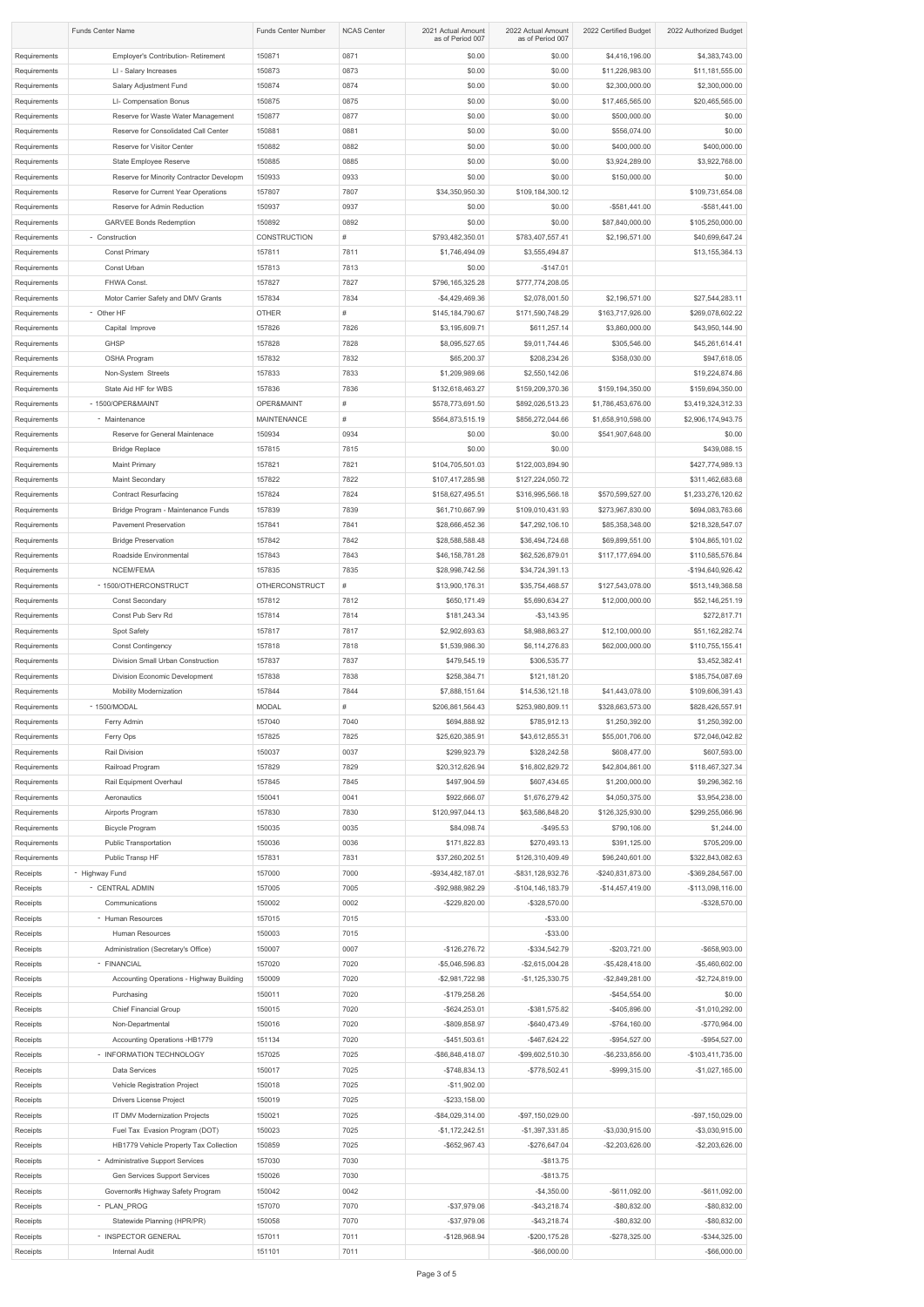|                      | <b>Funds Center Name</b>                                                   | <b>Funds Center Number</b> | <b>NCAS Center</b> | 2021 Actual Amount<br>as of Period 007 | 2022 Actual Amount<br>as of Period 007   | 2022 Certified Budget                | 2022 Authorized Budget               |
|----------------------|----------------------------------------------------------------------------|----------------------------|--------------------|----------------------------------------|------------------------------------------|--------------------------------------|--------------------------------------|
| Receipts             | Consultant-Utility-Rail-Turnpike                                           | 151102                     | 7011               | $-$ \$59,810.94                        | $-$ \$57,125.28                          | $-$145,469.00$                       | $-$145,469.00$                       |
| Receipts             | <b>Investigations Unit</b>                                                 | 151103                     | 7011               | $-$ \$69,158.00                        | $-$77,050.00$                            | $-$132,856.00$                       | $-$132,856.00$                       |
| Receipts             | - Facilities Management                                                    | 157031                     | 7031               | -\$570,922.67                          | $-$ \$624,750.12                         | $-$1,621,175.00$                     | $-$1,373,004.00$                     |
| Receipts<br>Receipts | Maint & Ops Century Center<br>Maint & Ops - Hwy Building                   | 151274<br>151276           | 7031<br>7031       | -\$570,922.67                          | $-$ \$620,220.12                         | $-$1,600,175.00$<br>$-$300.00$       | $-$1,352,004.00$<br>$-$ \$300.00     |
| Receipts             | Maint & Ops - Motor Vehicles                                               | 151277                     | 7031               |                                        | $-$4,530.00$                             | $-$20,700.00$                        | $-$20,700.00$                        |
| Receipts             | 1500/151332                                                                | 151332                     | #                  |                                        | $-$ \$392,215.53                         |                                      | -\$829,053.00                        |
| Receipts             | - DMV                                                                      | 157045                     | 7045               | -\$20,772,510.83                       | -\$26,573,896.14                         | -\$26,901,641.00                     | -\$33,120,763.00                     |
| Receipts             | - COMMISSIONERS OFFICE                                                     | 157050                     | 7050               | $-$ \$3,576,595.00                     | $-$121,177.00$                           | $-$1,000.00$                         | $-$122,177.00$                       |
| Receipts             | Commissioner's Office                                                      | 150043                     | 7050               | $-$ \$3,576,595.00                     | $-$25,040.00$                            | $-$1,000.00$                         | $-$ \$26,040.00                      |
| Receipts<br>Receipts | DMV Strategy Research & Planning<br>- DMV VEHICLE SERVICES                 | 151095<br>157055           | 7050<br>7055       | -\$13,870,436.25                       | $-$ \$96,137.00<br>-\$15,656,257.66      | -\$19,738,540.00                     | $-$ \$96,137.00<br>-\$21,928,509.00  |
| Receipts             | <b>DMV Field Services</b>                                                  | 150047                     | 7055               | $-$ \$3,045,017.00                     | $-$4,157,608.40$                         | -\$3,700,074.00                      | $-$ \$5,820,043.00                   |
| Receipts             | Spcl License Plates - Veh Reg                                              | 150048                     | 7055               | -\$359,061.01                          | $-$ \$431,051.50                         | $-$1,148,481.00$                     | $-$1,218,481.00$                     |
| Receipts             | DMV HB1779                                                                 | 151135                     | 7055               | -\$10,466,358.24                       | -\$11,067,597.76                         | -\$14,889,985.00                     | -\$14,889,985.00                     |
| Receipts             | <b>Driver Licensing</b>                                                    | 150049                     | 0049               | $-$64,797.07$                          | $-$ \$6,100,851.05                       | $-$ \$3,309,531.00                   | $-$ \$6,252,879.00                   |
| Receipts             | Mtr Veh Exhaust Emission Insp                                              | 150054                     | 0054               |                                        | $-$721,287.00$                           |                                      | $-$721,287.00$                       |
| Receipts<br>Receipts | - DMV PROCESSING SERVICES<br><b>DMV Processing Services</b>                | 157056<br>151290           | 7056<br>7056       | $-$1,909,608.73$<br>$-$1,909,608.73$   | $-$ \$2,156,026.66<br>$-$ \$2,156,026.66 | $-$1,497,092.00$<br>$-$1,497,092.00$ | $-$1,628,352.00$<br>$-$1,628,352.00$ |
| Receipts             | - LICENSE & THEFT BUREAU                                                   | 157060                     | 7060               | $-$ \$422,655.78                       | -\$558,506.77                            | -\$836,603.00                        | -\$948,684.00                        |
| Receipts             | DMV License & Theft Bureau                                                 | 150052                     | 7060               | $-$ \$422,655.78                       | -\$558,506.77                            | -\$836,603.00                        | -\$948,684.00                        |
| Receipts             | DMV Hearings Unit                                                          | 151304                     | 1304               | $-$ \$928,418.00                       | $-$1,259,790.00$                         | $-$1,518,875.00$                     | $-$1,518,875.00$                     |
| Receipts             | - Highway Division Admin (DOH&Oper Admin)                                  | HWYDIVADMIN                | #                  | $-$11,169,992.78$                      | $-$11,464,722.47$                        | -\$24,344,771.00                     | -\$24,339,594.00                     |
| Receipts             | - DOH ADMIN                                                                | 157065                     | 7065               | $-$157,905.68$                         | $-$182,460.42$                           | $-$437,087.00$                       | -\$288,937.00                        |
| Receipts<br>Receipts | Deputy Chief Engineer of Operations<br>Chief Engineer-DOH Special Projects | 150056<br>151018           | 0056<br>1018       | $-$157,905.68$                         | $-$166.94$<br>$-$182,293.48$             | $-$437,087.00$                       | -\$288,937.00                        |
| Receipts             | - OPER_ADMIN                                                               | 157075                     | 7075               | $-$11,012,087.10$                      | $-$11,282,262.05$                        | -\$23,907,684.00                     | -\$24,050,657.00                     |
| Receipts             | Division Three                                                             | 157090                     | 7090               |                                        | $-$10,509.00$                            |                                      | $-$10,509.00$                        |
| Receipts             | Division Four                                                              | 157095                     | 7095               |                                        | $-$11,094.00$                            |                                      | $-$11,094.00$                        |
| Receipts             | <b>Division Five</b>                                                       | 157100                     | 7100               |                                        | $-$18.00$                                |                                      |                                      |
| Receipts             | <b>Division Six</b>                                                        | 157105                     | 7105               | $-$75.00$                              | $-$3,850.65$                             |                                      |                                      |
| Receipts<br>Receipts | <b>Division Nine</b><br>- Preconstruction Design Administration            | 157120<br>157150           | 7120<br>7150       | -\$650,758.79                          | $-$ \$96.00<br>-\$680,633.22             | $-$1,397,867.00$                     | $-$1,403,464.00$                     |
| Receipts             | Roadway Design                                                             | 150119                     | 7150               | $-$162,199.09$                         | $-$165,752.68$                           | -\$282,980.00                        | -\$282,980.00                        |
| Receipts             | <b>GEOTECHNICAL HQ</b>                                                     | 157160                     | 7150               | $-$142,475.10$                         | $-$150,534.76$                           | -\$439,080.00                        | -\$439,080.00                        |
| Receipts             | Hydraulics                                                                 | 150135                     | 7150               | -\$346,084.60                          | -\$364,345.78                            | -\$675,807.00                        | -\$681,404.00                        |
| Receipts             | - SAFETY                                                                   | 157185                     | 7185               |                                        | $-$ \$331.51                             | $-$ \$649,415.00                     | $-$ \$848,422.00                     |
| Receipts<br>Receipts | Safety and Risk Management<br>Workers Compensation                         | 150147<br>150148           | 7185<br>7185       |                                        | $-$ \$331.51                             | $-$ \$649,415.00                     | -\$848,422.00                        |
| Receipts             | <b>Transportation Mobility &amp; Safety</b>                                | 150149                     | 0149               | $-$ \$3,292,525.53                     | $-$ \$3,405,486.83                       | $-$ \$6,229,353.00                   | $-$ \$6,229,353.00                   |
| Receipts             | <b>Computer Systems</b>                                                    | 150177                     | 0177               | $-$ \$215,019.85                       | $-$220,189.38$                           | $-$426,047.00$                       | $-$ \$426,047.00                     |
| Receipts             | Project Dev and Environ Analysis                                           | 150178                     | 0178               | -\$195,620.26                          | $-$210,210.83$                           | $-$463,371.00$                       | $-$ \$463,371.00                     |
| Receipts             | <b>ROW ADMIN</b>                                                           | 157190                     | 7190               | $-$1,285,888.99$                       | $-$1,407,722.07$                         | $-$2,806,062.00$                     | $-$ \$2,812,190.00                   |
| Receipts             | <b>Utilities Unit Admin</b>                                                | 151065                     | 1065               | $-$166,093.12$                         | $-$180,011.48$                           | -\$306,872.00                        | -\$296,623.00                        |
| Receipts<br>Receipts | Materials & Test Unit<br>Roadside Environmental Unit                       | 151067<br>151069           | 1067<br>1069       | -\$396,082.96<br>$-$ \$80.00           | $-$ \$420,257.66<br>$-$170.00$           | $-$1,030,645.00$                     | $-$1,030,645.00$                     |
| Receipts             | <b>Construction Unit</b>                                                   | 151070                     | 1070               | $-$411,124.09$                         | $-$ \$426,931.69                         | $-$746,242.00$                       | $-$746,242.00$                       |
| Receipts             | Office of Civil Rights Admin                                               | 151078                     | 1078               | $-$ \$221,736.74                       | $-$172,765.43$                           | $-$540,049.00$                       | $-$ \$914,427.00                     |
| Receipts             | - Technical Services Division                                              | 157153                     | 7153               | -\$1,906,026.89                        | $-$1,763,036.62$                         | $-$4,073,365.00$                     | $-$4,027,021.00$                     |
| Receipts             | Research & Development Admin                                               | 151113                     | 7153               | $-$ \$92,012.87                        | $-$ \$98,741.84                          | $-$174,599.00$                       | $-$177,649.00$                       |
| Receipts<br>Receipts | Value Management Unit Admin<br>Photogrammetry Unit Admin                   | 151115<br>151117           | 7153<br>7153       | $-$182,492.88$<br>$-$ \$282,652.29     | $-$144,087.68$<br>$-$ \$229,637.32       | $-$ \$318,453.00<br>$-$737,716.00$   | $-$ \$318,453.00<br>$-$ \$737,716.00 |
| Receipts             | Contract Standards & Administration Unit                                   | 151119                     | 7153               |                                        | $-$ \$438.63                             |                                      |                                      |
| Receipts             | TS Priority Projects Admin                                                 | 151125                     | 7153               | -\$179,949.54                          | $-$134,015.48$                           | $-$ \$624,232.00                     | $-$ \$624,232.00                     |
| Receipts             | <b>Technical Services Admin</b>                                            | 151127                     | 7153               | $-$ \$477,817.78                       | $-$ \$479,283.81                         | $-$ \$822,416.00                     | -\$827,343.00                        |
| Receipts             | <b>LOCATION &amp; SURVEYS</b>                                              | 151166                     | 7153               | $-$ \$285,594.38                       | $-$ \$299,168.50                         | $-$570,106.00$                       | $-$ \$517,285.00                     |
| Receipts<br>Receipts | Transportation Program Management Adm 151283<br>Program Management Admin   | 151285                     | 7153<br>7153       | -\$320,069.36<br>$-$ \$85,437.79       | $-$ \$292,439.73<br>$-$ \$85,223.63      | -\$591,664.00<br>$-$ \$234,179.00    | -\$591,664.00<br>$-$ \$232,679.00    |
| Receipts             | Office of Civil Rights                                                     | 151129                     | 1129               | $-$149,225.20$                         | $-$207,451.36$                           | -\$385,701.00                        | $-$ \$385,701.00                     |
| Receipts             | <b>Structure Management</b>                                                | 151186                     | 1186               | $-$ \$285,772.84                       | -\$308,419.51                            | -\$546,230.00                        | $-$541,467.00$                       |
| Receipts             | Division One-Right of Way                                                  | 151201                     | 1201               | $-$34,596.48$                          | $-$37,256.55$                            | $-$ \$64,718.00                      | $-$ \$64,718.00                      |
| Receipts             | Division Two-Right of Way                                                  | 151202                     | 1202               | $-$ \$34,963.92                        | $-$13,853.48$                            | $-$ \$63,469.00                      | $-$ \$63,469.00                      |
| Receipts             | Division Three-Right of Way                                                | 151203<br>151204           | 1203<br>1204       | -\$38,992.85                           | $-$41,732.04$                            | -\$70,667.00                         | $-$70,667.00$                        |
| Receipts<br>Receipts | Division Four-Right of Way<br>Division Five-Right of Way                   | 151205                     | 1205               | $-$ \$34,938.76                        | $-$ \$37,823.32                          | $-$ \$63,477.00<br>$-$92,613.00$     | $-$ \$63,477.00<br>$-$ \$92,613.00   |
| Receipts             | Division Six-Right of Way                                                  | 151206                     | 1206               | $-$34,970.87$                          | $-$ \$37,703.47                          | $-$ \$62,220.00                      | $-$ \$62,220.00                      |
| Receipts             | Division Eight-Right of Way                                                | 151208                     | 1208               | $-$ \$36,218.54                        | $-$ \$38,922.46                          | $-$ \$64,182.00                      | $-$ \$64,182.00                      |
| Receipts             | Division Nine-Right of Way                                                 | 151209                     | 1209               | $-$ \$81,597.73                        | $-$ \$67,495.92                          | $-$125,194.00$                       | $-$125,194.00$                       |
| Receipts             | Division Ten-Right of Way                                                  | 151210                     | 1210               | $-$ \$34,952.59                        | $-$ \$37,678.60                          | $-$ \$63,975.00                      | $-$ \$63,975.00                      |
| Receipts<br>Receipts | Division Eleven-Right of Way<br>Division Twelve-Right of Way               | 151211<br>151212           | 1211<br>1212       | $-$ \$34,915.17<br>$-$ \$30,438.71     | $-$ \$37,572.47<br>$-$ \$33,138.72       | $-$ \$65,306.00<br>$-$ \$55,314.00   | $-$ \$65,306.00<br>$-$ \$55,314.00   |
| Receipts             | Division Thirteen-Right of Way                                             | 151213                     | 1213               |                                        | $-$21,350.03$                            | $-$ \$60,238.00                      | $-$ \$60,238.00                      |
| Receipts             | Division Fourteen-Right of Way                                             | 151214                     | 1214               | $-$ \$35,049.94                        | $-$ \$37,636.14                          | $-$ \$62,221.00                      | $-$ \$62,221.00                      |
| Receipts             | - State Asset Management                                                   | 157176                     | 7176               |                                        |                                          | $-$40,000.00$                        | $-$40,000.00$                        |
| Receipts             | Maintenance (Central Admin)                                                | 151230                     | 7176               |                                        |                                          | $-$ \$32,203.00                      | $-$ \$32,203.00                      |
| Receipts<br>Receipts | Management Systems & Assessments<br>Program Development                    | 151232<br>151256           | 7176<br>1256       | -\$807,497.00                          | -\$862,077.07                            | $-$7,797.00$<br>$-$1,538,101.00$     | $-$7,797.00$<br>$-$1,494,207.00$     |
| Receipts             | Schedule Management Admin                                                  | 151309                     | 1309               | -\$196,570.81                          | $-$115,478.31$                           | -\$483,400.00                        | $-$198,934.00$                       |
| Receipts             | Contract Services Professional Srvs Adm                                    | 151313                     | 1313               |                                        |                                          | $-$ \$61,959.00                      | $-$ \$5.00                           |
| Receipts             | Contract Services Contract Stds Adm                                        | 151315                     | 1315               | $-$ \$364,183.73                       | -\$433,068.36                            | $-$1,091,446.00$                     | -\$1,079,376.00                      |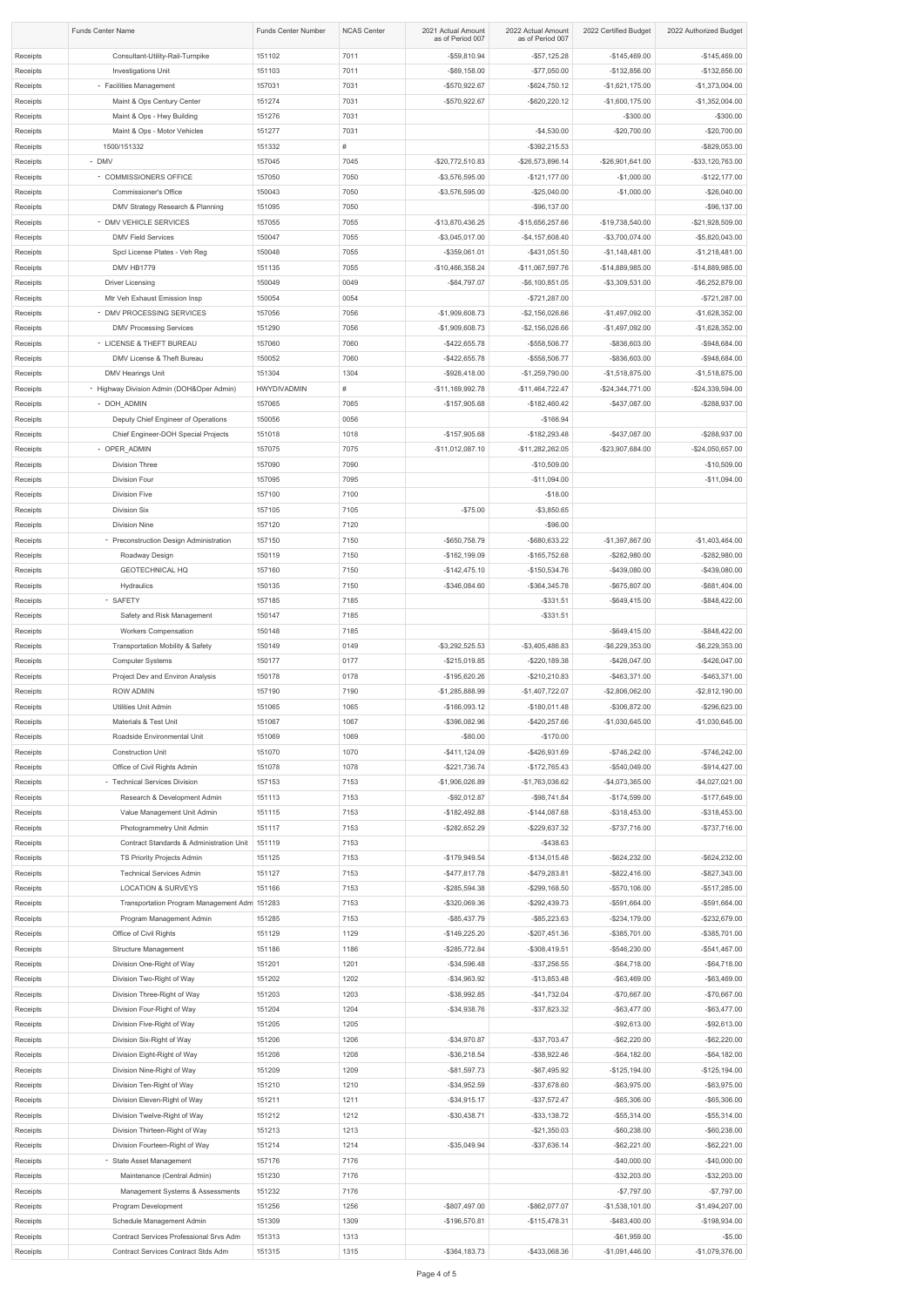|          | Funds Center Name                             | <b>Funds Center Number</b> | <b>NCAS Center</b> | 2021 Actual Amount<br>as of Period 007 | 2022 Actual Amount<br>as of Period 007 | 2022 Certified Budget | 2022 Authorized Budget |
|----------|-----------------------------------------------|----------------------------|--------------------|----------------------------------------|----------------------------------------|-----------------------|------------------------|
| Receipts | Contract Services Design-Build Adm            | 151320                     | 1320               | $-$ \$36,169.74                        | $-$289.87$                             | $-$177,965.00$        | $-$177,965.00$         |
| Receipts | - RSV_OTH_AG                                  | 157801                     | 7801               | -\$25,015,342.30                       | $-$40,185,398.55$                      | -\$69,218,760.00      | -\$72,218,760.00       |
| Receipts | <b>OSBM-Civil Penalty and Forfeiture Fund</b> | 150889                     | 0889               | -\$25,015,342.30                       | -\$39,032,231.19                       | -\$69,218,760.00      | -\$69,218,760.00       |
| Receipts | 1500/151331                                   | 151331                     | #                  |                                        | $-$1,153,167.36$                       |                       | -\$3,000,000.00        |
| Receipts | - Debt Service                                | 157950                     | 7950               | $-$136,815.00$                         | $-$188,052.00$                         | \$0.00                | $-$188,052.00$         |
| Receipts | Performance Energy Contract Debt Service      | 151262                     | 1262               | $-$136,815.00$                         | $-$188,052.00$                         |                       | $-$188,052.00$         |
| Receipts | - 1500/CONSTRUCTIONCA                         | <b>CONSTRUCTIONCA</b>      | #                  |                                        |                                        | -\$105,705,565.00     | -\$126,115,565.00      |
| Receipts | - RSV_OTHERS                                  | 157805                     | 7805               |                                        |                                        | -\$17,865,565.00      | -\$20,865,565.00       |
| Receipts | LI- Compensation Bonus                        | 150875                     | 0875               |                                        |                                        | -\$17,465,565.00      | -\$20,465,565.00       |
| Receipts | Reserve for Visitor Center                    | 150882                     | 0882               |                                        |                                        | $-$400,000.00$        | $-$400,000.00$         |
| Receipts | <b>GARVEE Bonds Redemption</b>                | 150892                     | 0892               |                                        |                                        | -\$87,840,000.00      | -\$105,250,000.00      |
| Receipts | - Construction                                | <b>CONSTRUCTION</b>        | #                  | -\$622,464,546.33                      | -\$539,334,426.23                      |                       |                        |
| Receipts | <b>Const Primary</b>                          | 157811                     | 7811               | -\$30,690.37                           | $-$4,923.00$                           |                       |                        |
| Receipts | FHWA Const.                                   | 157827                     | 7827               | -\$622,433,855.96                      | -\$539,268,886.05                      |                       |                        |
| Receipts | Motor Carrier Safety and DMV Grants           | 157834                     | 7834               |                                        | $-$ \$60,617.18                        |                       |                        |
| Receipts | - Other HF                                    | <b>OTHER</b>               | #                  | $-$ \$8,474,927.87                     | $-$9,791,814.40$                       |                       |                        |
| Receipts | <b>GHSP</b>                                   | 157828                     | 7828               | -\$7,737,635.00                        | $-$7,573,918.00$                       |                       |                        |
| Receipts | Non-System Streets                            | 157833                     | 7833               | -\$737,292.87                          | $-$2,217,896.40$                       |                       |                        |
| Receipts | - 1500/OPER&MAINT                             | OPER&MAINT                 | #                  | -\$107,104,769.42                      | -\$42,453,067.14                       |                       |                        |
| Receipts | - Maintenance                                 | <b>MAINTENANCE</b>         | #                  | -\$106,855,649.89                      | -\$42,330,404.28                       |                       |                        |
| Receipts | <b>Maint Primary</b>                          | 157821                     | 7821               | -\$44,095,294.85                       | $-$7,802,566.26$                       |                       |                        |
| Receipts | Maint Secondary                               | 157822                     | 7822               | -\$5,790,723.34                        | -\$933,620.68                          |                       |                        |
| Receipts | <b>Contract Resurfacing</b>                   | 157824                     | 7824               | $-$101,220.80$                         | $-$186,344.59$                         |                       |                        |
| Receipts | Bridge Program - Maintenance Funds            | 157839                     | 7839               | $-$1,467,489.61$                       | $-$ \$394,547.75                       |                       |                        |
| Receipts | Roadside Environmental                        | 157843                     | 7843               | \$102.03                               | $-$1,555,224.43$                       |                       |                        |
| Receipts | NCEM/FEMA                                     | 157835                     | 7835               | -\$55,401,023.32                       | $-$ \$31,458,100.57                    |                       |                        |
| Receipts | - 1500/OTHERCONSTRUCT                         | <b>OTHERCONSTRUCT</b>      | #                  | $-$ \$249,119.53                       | $-$122,662.86$                         |                       |                        |
| Receipts | Spot Safety                                   | 157817                     | 7817               | $-$ \$60,000.00                        | $-$2,000.00$                           |                       |                        |
| Receipts | <b>Const Contingency</b>                      | 157818                     | 7818               | $-$23,709.96$                          | -\$120,662.86                          |                       |                        |
| Receipts | Division Small Urban Construction             | 157837                     | 7837               | $-$12,988.61$                          |                                        |                       |                        |
| Receipts | Division Economic Development                 | 157838                     | 7838               | $-$117,003.20$                         |                                        |                       |                        |
| Receipts | <b>Mobility Modernization</b>                 | 157844                     | 7844               | $-$ \$35,417.76                        |                                        |                       |                        |
| Receipts | - 1500/MODAL                                  | <b>MODAL</b>               | #                  | -\$46,354,300.19                       | -\$56,991,372.04                       | $-$203,717.00$        | $-$203,717.00$         |
| Receipts | Ferry Admin                                   | 157040                     | 7040               |                                        | $-$ \$6,862.00                         |                       |                        |
| Receipts | Railroad Program                              | 157829                     | 7829               | $-$5,020,507.19$                       | $-$1,314,626.04$                       |                       |                        |
| Receipts | Aeronautics                                   | 150041                     | 0041               | $-$12,000.00$                          | $-$ \$34,200.00                        | $-$203,717.00$        | $-$203,717.00$         |
| Receipts | Airports Program                              | 157830                     | 7830               | -\$9,192,968.00                        | -\$6,924,917.00                        |                       |                        |
| Receipts | Public Transp HF                              | 157831                     | 7831               | -\$32,128,825.00                       | -\$48,710,767.00                       |                       |                        |